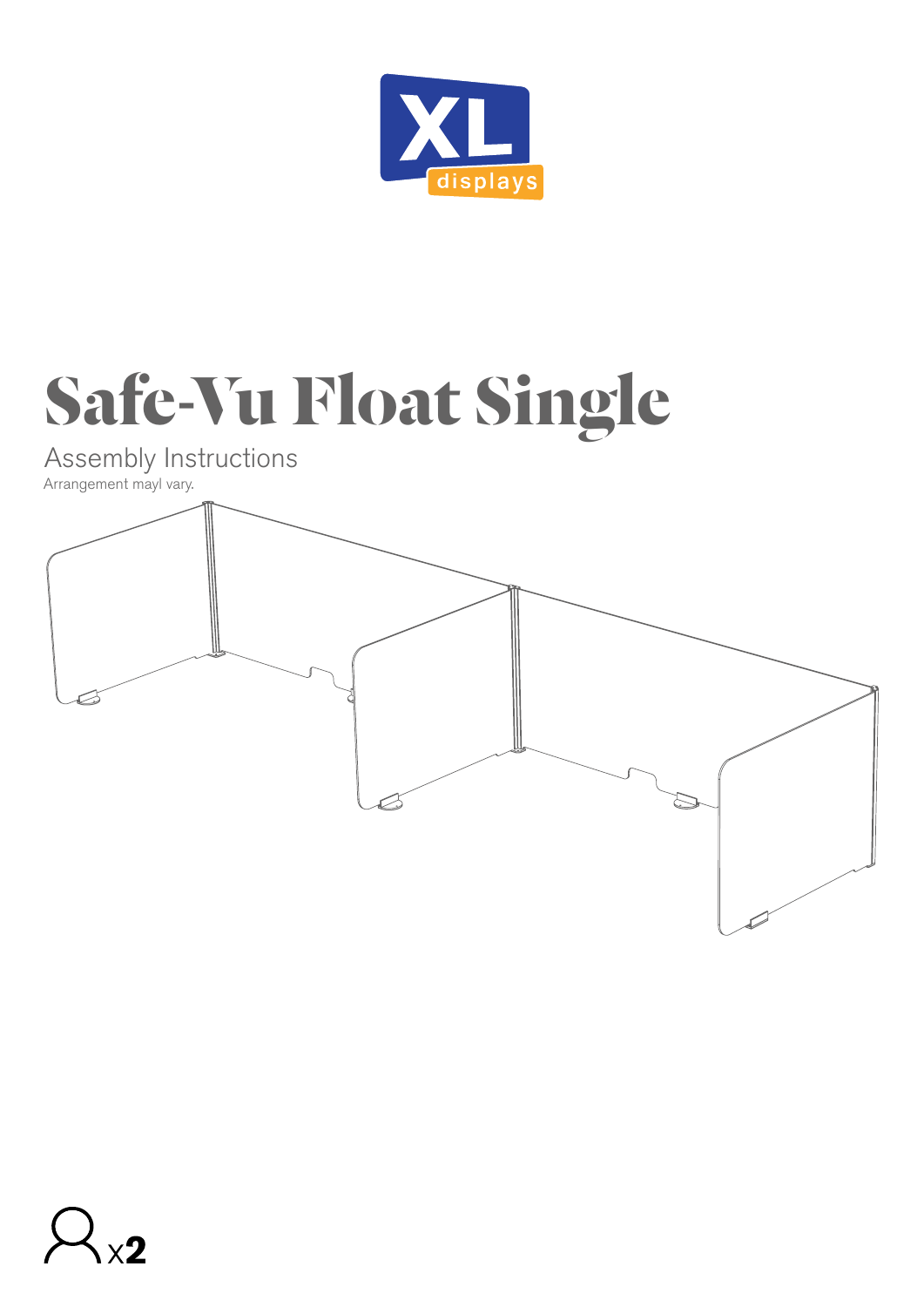## **Whats in the box**

Parts and qty's will vary depending on order.

**A** - Divider Wing **B** - Divider Back Panel



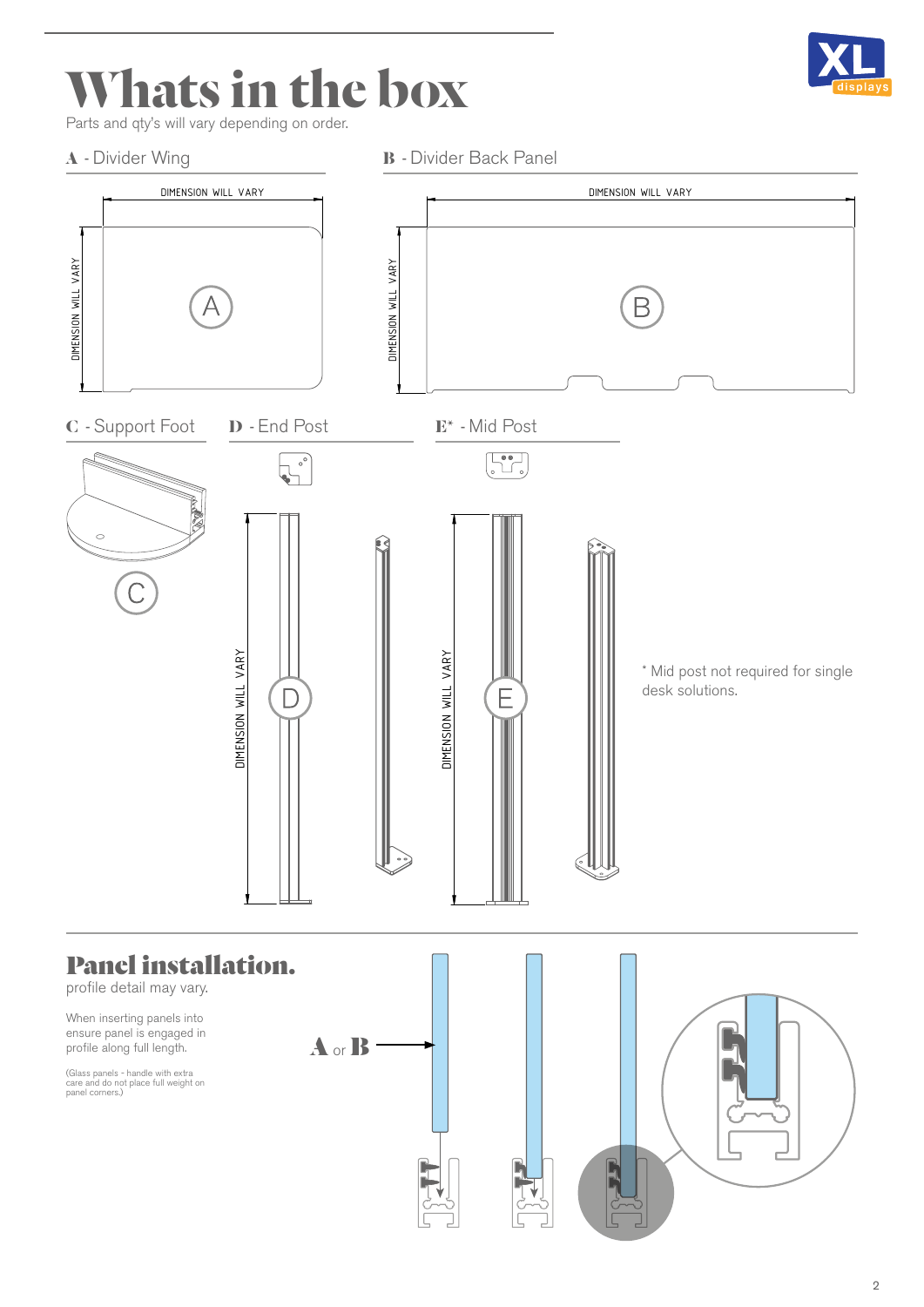Support Feet Installation.

**1.** Support **Re** panel detail may vary.











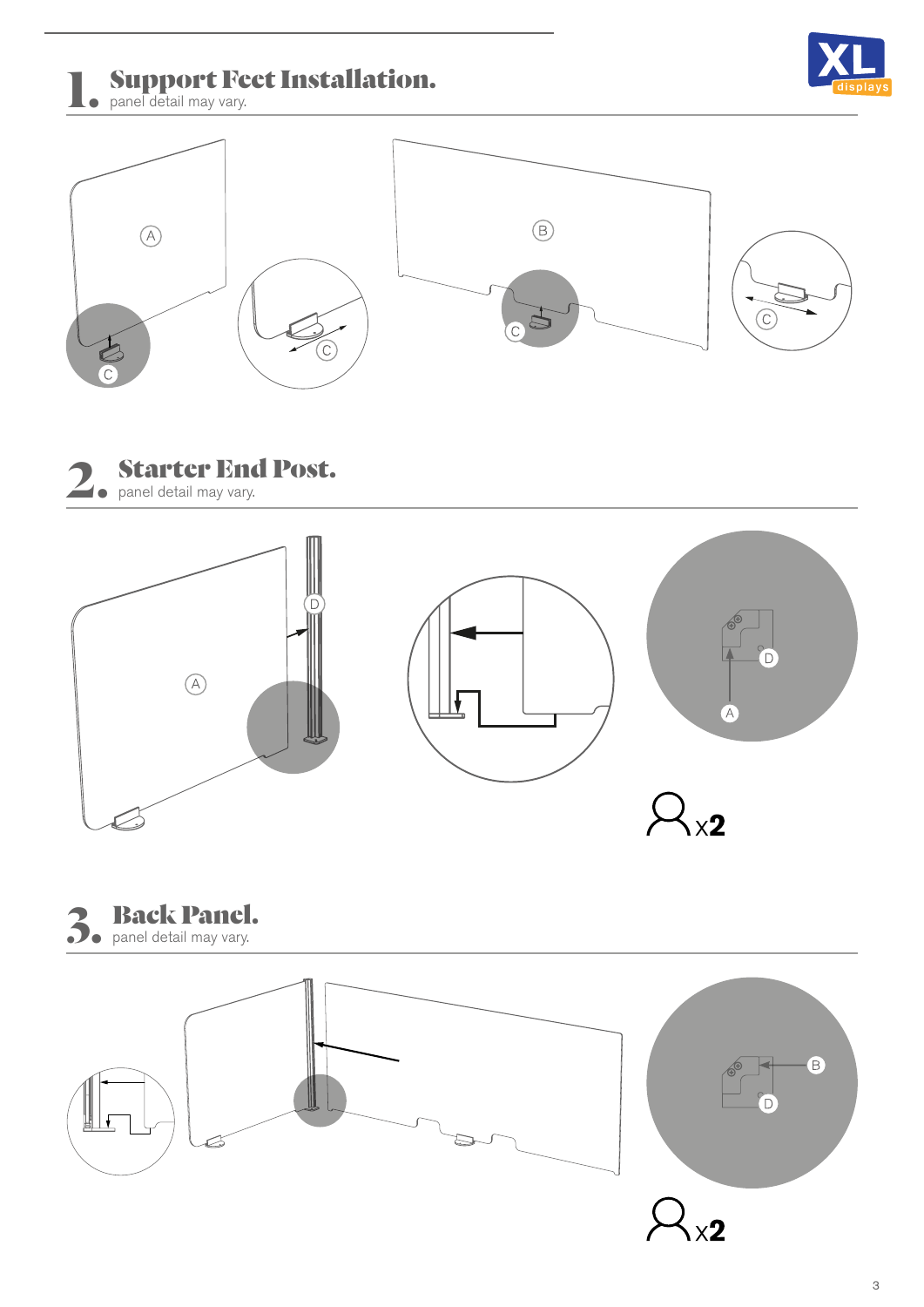

Mid Post\*. **1.** Mid Post<sup>\*</sup>.

\* Mid post not required for single desk arrangement. See step **5** for single desk arrangement.



Repeat Steps **3 & 4** until end of desk run.